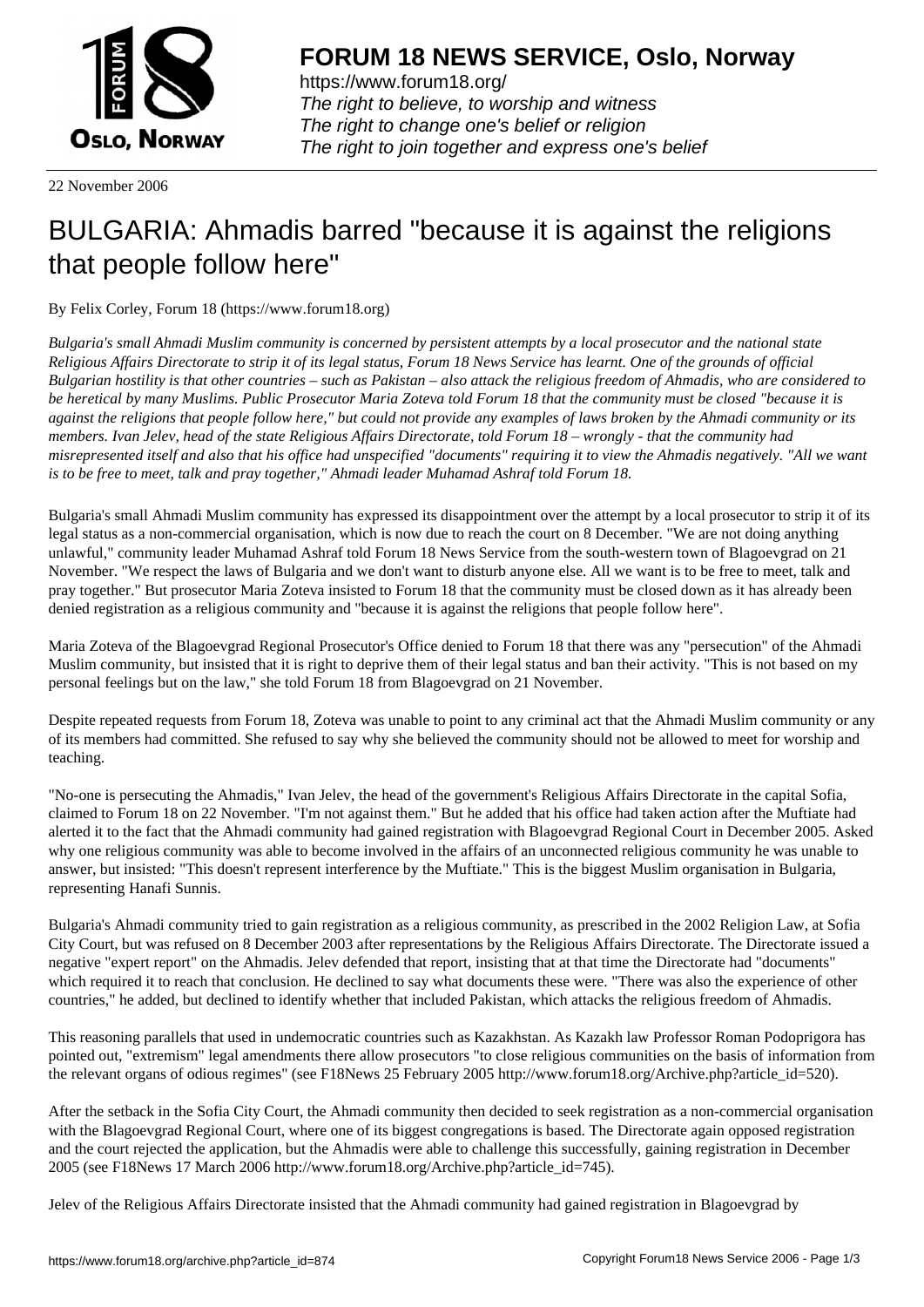Regional Court's registration decision (Decision No. 3047) – which Forum 18 has seen - makes it completely clear that the community intended to preach and practice the Ahmadi faith.

Jelev said he could not recall what was in his report about the Ahmadis (Number 02.1b 324) of 12 May 2006, which Prosecutor Zoteva submitted to the Blagoevgrad Court as part of her evidence. He refused to release the text of his report to Forum 18.

On 4 September this year, Zoteva of the Blagoevgrad Regional Prosecutor's Office lodged a suit to the regional court calling for it to revoke the December 2005 registration. In the suit – which Forum 18 has seen – Zoteva claims that the Ahmadi community "performs activity that contradicts the law and is against public order and good morals." She bases this conclusion on the fact that the community had been denied registration as a religion. To support her claim, she says the police have established that one of the community's leaders, Pakistani citizen Rifat Jahan Ara, has been discovered to be an Ahmadi Muslim, a group that is restricted by the laws of Pakistan.

Zoteva also declares that the Ahmadi teaching that the group propagates "considerably differs from the general doctrine of Islam and Muslim practice all over the world". She said that regional police had confiscated several books propounding Ahmadi teachings. Zoteva also cites Article 27 of the Religion Law, which says that only registered religious communities are allowed to create non-commercial entities to promote their faith.

In her appended documentation, Zoteva includes a report of 11 July 2006 from the security service about the presence of a Pakistani citizen and records from the local police about books confiscated from the Ahmadis, as well as the 12 May 2006 report about the Ahmadis from the Religious Affairs Directorate in Sofia.

Ashraf of the Ahmadis told Forum 18 that the first court hearing in response to prosecutor Zoteva's suit had been scheduled for 21 November, but was postponed because the community's lawyer was ill.

Ashraf insisted that the community, which claims some 400 members across Bulgaria, is seeking no greater or lesser rights than any other religious community. "Everyone who lives in Bulgaria should be free to say prayers and believe as they wish, as it says in the Constitution," he told Forum 18.

For the last few days, Ashraf complained, "all the media is publishing news against our community", alleging that Ahmadis are terrorists who have made 10 attacks in the Pakistani capital of Islamabad in the last 80 years, that they have no right to say they are a Muslim community because their registration was refused by a higher court, that they have no right to practice Islam, or teach or preach "Ahmadiyya Islam", because it differs from the teaching of other Muslims. He also complains that the prosecutor has argued in newspapers that this "sect" should not be given freedom to establish itself because it is dangerous for society.

The Ahmadi movement was founded in the late nineteenth century by Mirza Ghulam Ahmad. However, the Ahmadis' belief that he was a prophet has not been recognised by most other Muslims, who regard the group as heretical. In the 1970s the Pakistani government declared the Ahmadis to be non-Muslims and has persecuted the community ever since. In 1984 a new article was added to the Penal Code that banned Ahmadis from referring to themselves as Muslims, preaching or propagating their faith or inviting others to join it. The Bulgarian authorities have cited the Pakistani government's legal measures against the Ahmadis as a reason to restrict their rights also.

Jelev of the Religious Affairs Directorate expressed his disappointment to Forum 18 that the Ahmadis have not been in contact with his office over their problems. "Let them appeal to us – we can sit down and discuss all this," he asserted.

Religious minorities generally welcomed the transfer in the 2002 Religion Law of registration from the Religious Affairs Directorate to local courts, believing that the move would lead to fewer arbitrary refusals. The Sofia Court's denial of registration to the Ahmadi community is seen by most human rights and religious freedom activists as an exception.

However, the controversial 2002 Law inspired complaints from a variety of religious minorities especially over the privileged position in law and practice of the Bulgarian Orthodox Patriarchate, although fines prescribed in the law for preaching without authorisation from a registered religious community have generally not been applied. However, religious minorities complain of continuing arbitrary restrictions and hostility from officials in some local areas (see F18News 17 March 2006 http://www.forum18.org/Archive.php?article\_id=745).

Ethnic and religious minorities in Bulgaria are worried by the rise in nationalist rhetoric, especially from politicians. The General Assembly of the International Helsinki Federation for Human Rights (IHF), meeting in Sofia on 16-19 November, expressed concern about what it regards as the rise in "anti-minority rhetoric and discrimination" targeting Bulgaria's ethnic and religious minorities and called on the Bulgarian government to ensure that clear instances of hate speech are criminally prosecuted. It complained that the "extremist nationalist party" Ataka (Attack) "openly advocates hostility and discrimination against ethnic and religious minorities" and expressed alarm that its candidate gained second place in the October 2006 presidential elections, gaining more than 24 percent of the vote. (END)